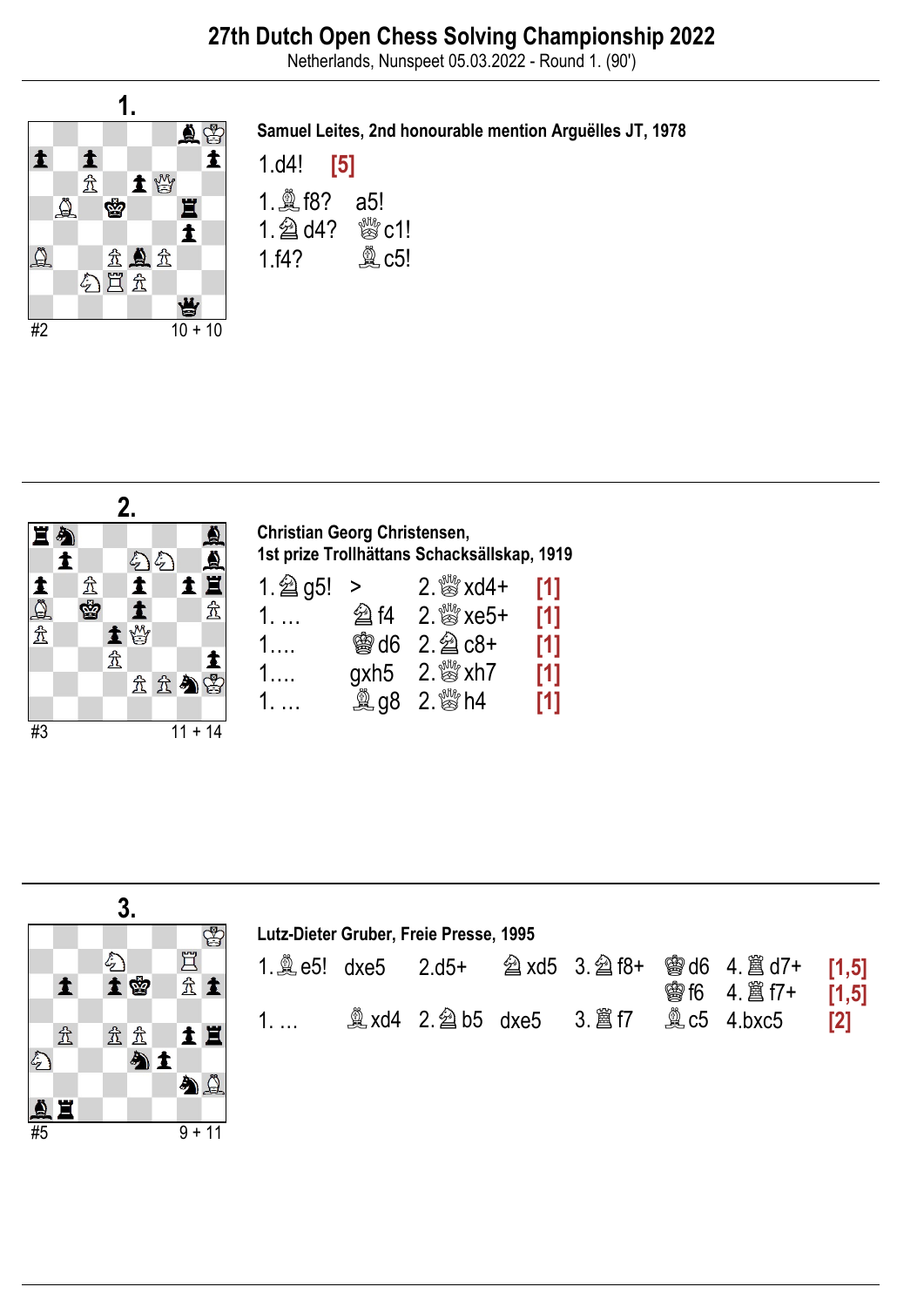## 27th Dutch Open Chess Solving Championship 2022

Netherlands, Nunspeet 05.03.2022 - Round 1. (90')





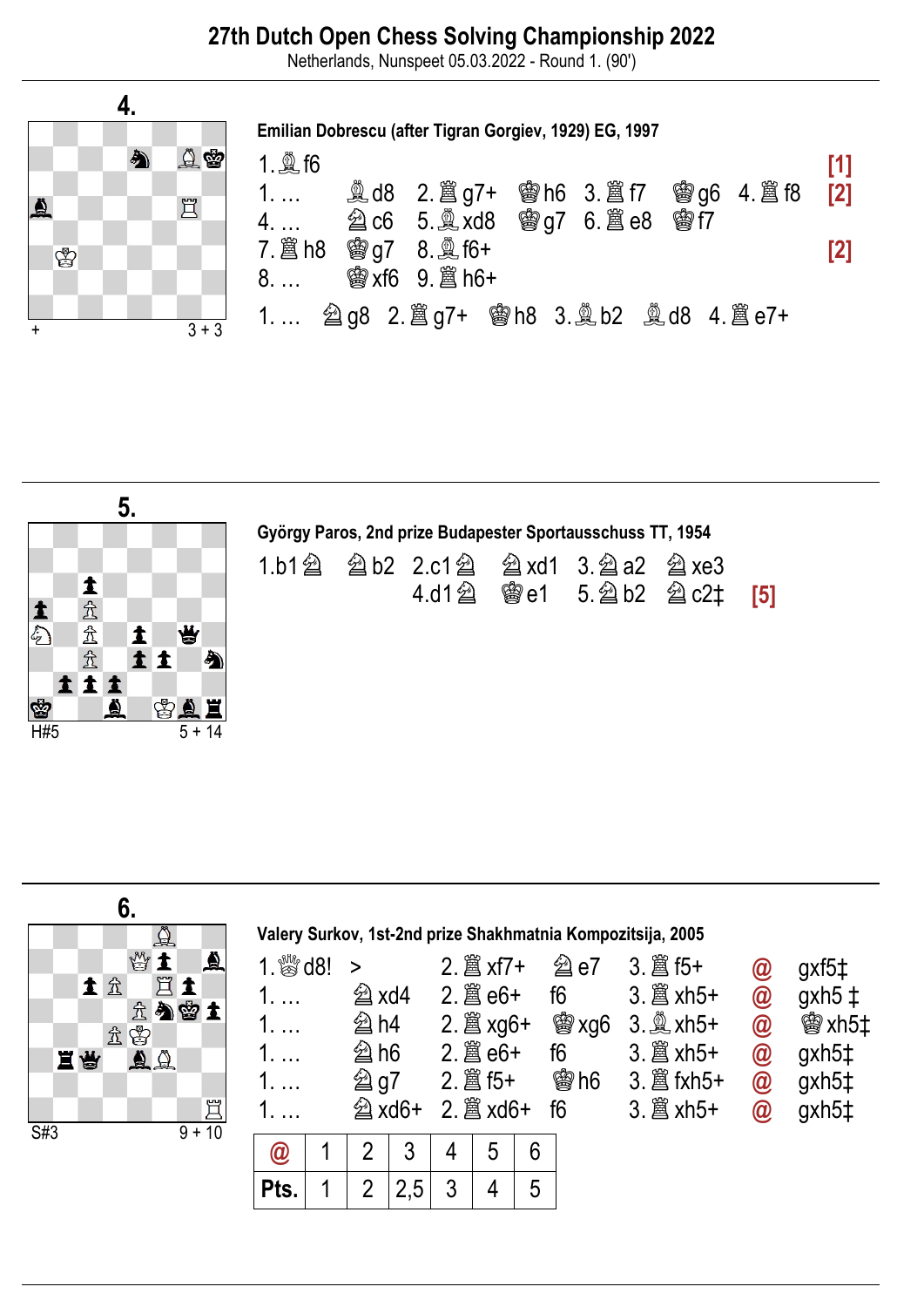Netherlands, Nunspeet 05.03.2022 - Round 2. (90')



#### Waldemar Mazul, 5th honourable mention Dziennik Baltycki AT, 1986

| $1 \triangleq$ d3! | [5]                         |
|--------------------|-----------------------------|
| 1.b4?              | $\mathbf{\mathfrak{D}}$ f6! |
| 1.d7?              | $\frac{M}{K}$ xc5!          |
| 1. 2 e4?           | $\mathcal{Q}$ e7!           |



# Alexander Zidek 4th prize DDR 40 JT, 1989

|             |                     | [1] |
|-------------|---------------------|-----|
| 1.          | <b>② c4 2. ③ f8</b> | [1] |
| $1. \ldots$ | <b>② b3 2.c4</b>    | [1] |
| $1. \ldots$ | <b>214 2. oxf4</b>  | [1] |
| $1. \ldots$ |                     | [1] |